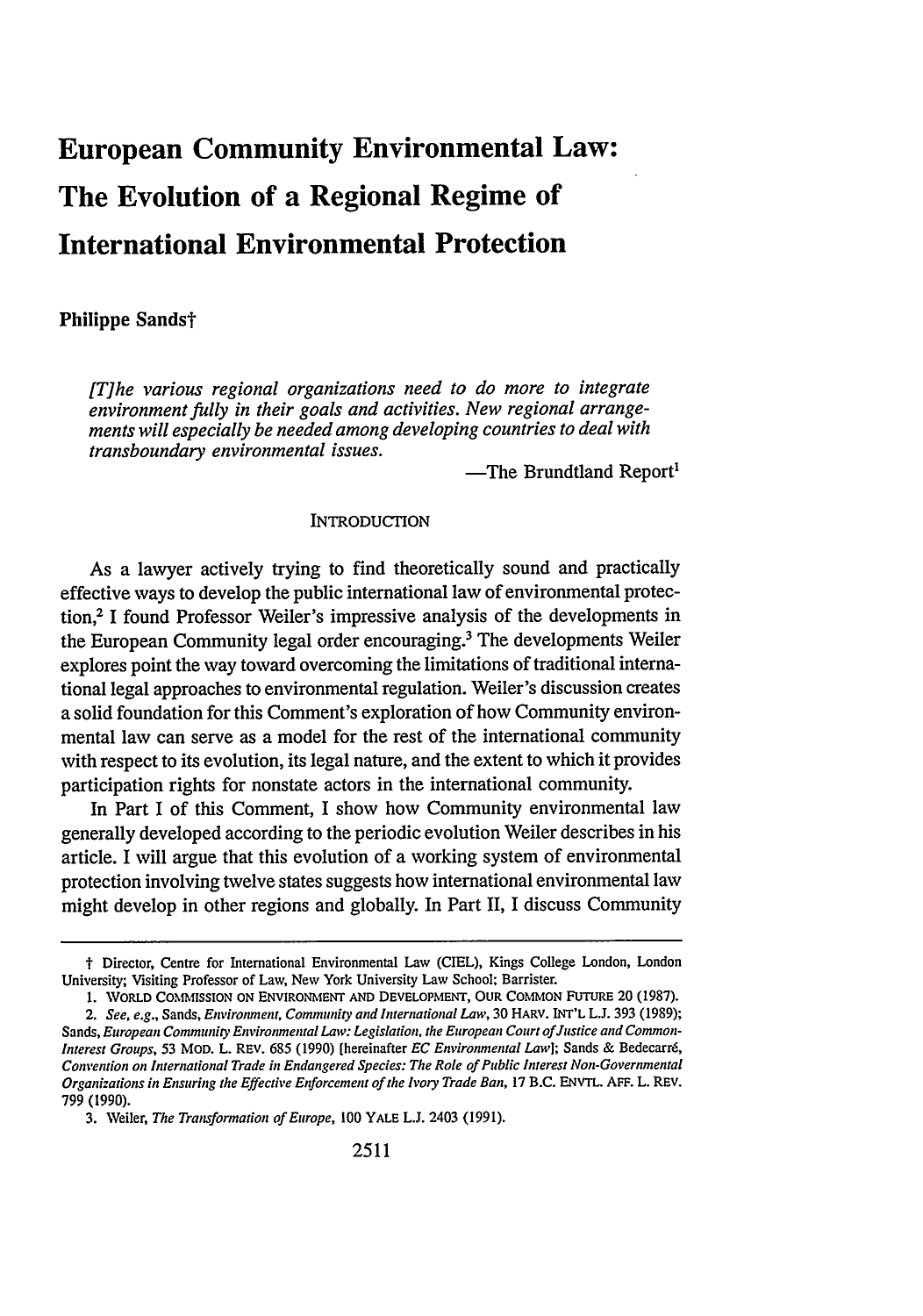environmental legislation's legal nature. Unlike Professor Weiler, I believe that this legislation is a regional manifestation of international law, and thus a relevant and appropriate model for the development of international rules regionally and globally. Finally, in Part III, I assert that the participation of nonstate actors, including environmental interest groups, in the Community legal order suggests one way in which traditional international environmental law could become more effective and legitimate.

### I. **THE** DEVELOPMENT OF COMMUNITY ENVIRONMENTAL LAW

Professor Weiler identifies three periods in the development of the Community legal order: a *Foundational Period,* from 1958 to the mid-1970's; *aMutational Period,* from 1973 to the mid-1980's; and the *Single European Act Period,* from the mid-1980's onwards.<sup>4</sup> The development of Community environmental law closely follows this periodic development. However, given the absence of any express provision concerning environmental protection in the Treaty of Rome, $<sup>5</sup>$  environmental issues were not themselves the driving</sup> force behind the developments during the Foundational Period.

Community environmental law came into its own during the Mutational Period. Although there had been a few, isolated acts of secondary legislation with environmental implications in the earlier Foundational Period,<sup>6</sup> the 1972 United Nations Conference on the Human Environment in Stockholm7 was a major catalyst for the development of Community environmental law. This Conference led directly to Community consideration of environmental matters and an October 1972 Declaration on the Environment by the heads of state and governments of the then nine Community members.' The Community adopted its first Action Programme on the Environment in early 1973.<sup>9</sup>

By 1987. when the Single European Act amendments to the Treaty of Rome<sup>10</sup> came into effect, the Community had already adopted more than 150 acts of secondary environmental legislation;<sup>11</sup> and it was into its third Action

9. 1973 J.O. **(C** 112) **1.**

*<sup>4.</sup> Id.*

*<sup>5.</sup>* Treaty Establishing the European Economic Community, Mar. 25,1957,298 U.N.T.S. 11 [hereinafter Treaty of Rome].

<sup>6.</sup> See, e.g., Council Directive No. *67/548* on the Classification, Packaging and Labelling of Dangerous Substances, 1967 J.O. (196) 1. The directive was originally intended to protect only humans, but was amended in 1979 to provide for a new classification of substances dangerous for the environment. Council Directive No. 79/831, 1979 O.J. (L 259) 10.

*<sup>7.</sup> See U.N. Conference on the Human Environment: Final Documents,* U.N. Doe. A/Conf.48/14 and Corr.l (1972), *reprinted in* 11 ILL.M. 1416-69 (1972).

*<sup>8.</sup> See* S. **JOHNSON** & G. CORCELLE, THE ENVIRONMENTAL POLICY OF THE EUROPEAN COMMUNITIES **1-2** (1989).

**<sup>10.</sup>** Single European Act, Feb. 28, 1986, 25 I.L.M. 506 [hereinafter SEA], *amending* Treaty of Rome. **11.** For a detailed account of Community environmental law, see N. HAIGH, EEC ENVIRONMENTAL POLICY **AND** BRITAIN (2d rev. ed. 1989); 51 HALSBURY'S LAWS OF ENGLAND **pt.** 2 (4th ed. 1986) (law of European Communities); S. **JOHNSON** & G. CORCELLE, *supra* note 8; L. KRAMER, EEC TREATY **AND ENVIRONMENTAL** PROTECTION (1990); REHBINDER & STEWART, **ENVIRONMENTAL** PROTECTION POLICY,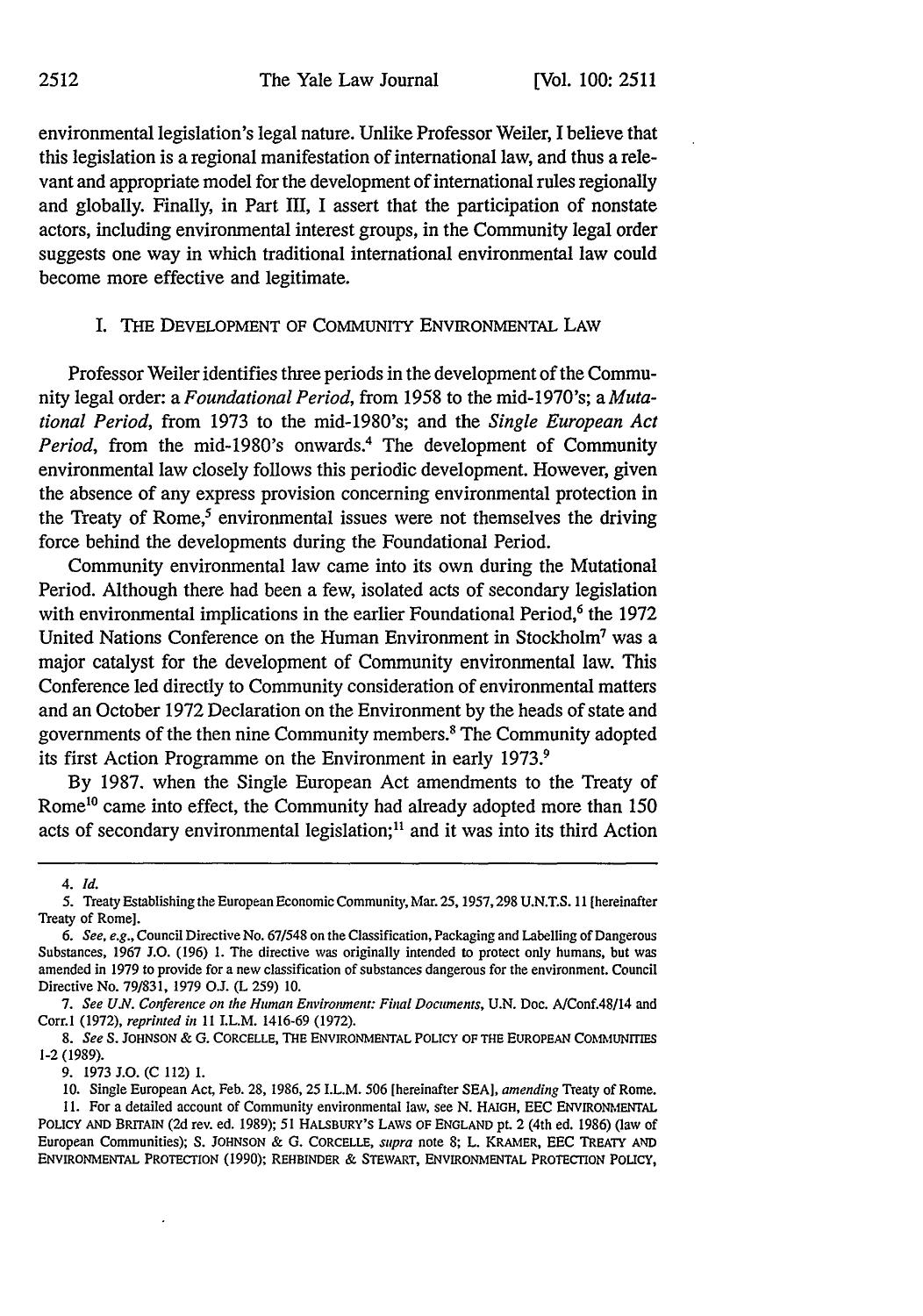Programme on the Environment.<sup>12</sup> Between 1973 and 1987, the Community adopted an extensive body of substantive environmental rules covering water, air, and noise quality, the control and management of waste and hazardous substances, and the protection of flora, fauna, and countryside.<sup>13</sup> It also introduced various environmental protection procedures, including environmental impact assessments and mandatory notification to the Commission of certain environmentally harmful activities. The Community also signed a number of international environmental treaties during this period, $14$  and its approach to the development of regional rules of environmental protection began attracting the rest of the international community's interest.

Community environmental law during this period was largely motivated by a desire to remove nontariff barriers to intra-Community trade by harmonizing member states' environmental laws.<sup>15</sup> It was thus rooted clearly within the original intent of the Treaty of Rome to regulate trade and competition, rather than to regulate environmental protection as an end in itself. By 1985, however, with a large body of Community environmental rules already adopted, the European Court held that, even absent express reference in the Treaty of Rome, the protection of the environment was one of the Community's "essential objectives" justifying certain limitations on the principle of free movement of goods.16 The Court stressed that these limitations must not "go beyond the inevitable restrictions which are justified by the pursuit of the objective of environmental protection."<sup>17</sup> The SEA completed the establishment of environmental protection as an express end in itself.<sup>18</sup>

The development of Community environmental law in this period reflects the process of mutation Professor Weiler describes as "expansion"—"in which the original legislation of the Community 'breaks' jurisdictional limits"<sup>19</sup>—rather than "extension," "absorption," or "incorporation." **20** However, the legal

- 17. *Id.* at 549.
- 18. *See infra* notes 33-39 and accompanying text.
- 19. *See* Weiler, *supra* note 3, at 2442.

20. It is arguable that, when the European Court expressly stated that "the protection of the environment is a mandatory requirement which may limit the application of Article 30 of the Treaty," Case 302/86, Commission of the European Communities v. Denmark, 1988 E.C.R. 4607, 4630, it was giving effect to

<sup>2(1985);</sup> see also Haagsma, *The European Community's Environmental Policy: A Case Study in Federalism,* 12 FORDHAMl INT'L L.J. 311 (1989); Sands, *EC Environmental Law, supra* note 2.

<sup>12.</sup> *See* Resolution of the Council of the European Communities and of the Representatives of the Governments of the Member States, Meeting within the Council, of 7 February 1983 on the Continuation and Implementation of a European Community Policy and Action Programme on the Environment (1982 to 1986), 1983 O.L (C 46) 1.

<sup>13.</sup> *See* Sands, *EC Environmental Law, supra* note 2, at 687.

<sup>14.</sup> The first environmental treaty the community joined was the Paris Convention for the Prevention of Marine Pollution from Land-Based Sources. Council Decision No. 75/437, 1975 O.J. (L 194) 5.

<sup>15.</sup> *See, e.g.,* Council Directive No. 80/778, 1980 **O.J.** (L 229) 11, 11 (relating to quality of water intended for human consumption: "[A] disparity between provisions **...** in the various Member States relating to the quality of water for human consumption may create differences in the conditions of competition and, as a result, directly affect the operation of the common market **... ").**

<sup>16.</sup> Case 240/83, Procureur de la République v. Association de Défense des Bruleurs d'Huiles Usagées, 1985 E.C.R. 531.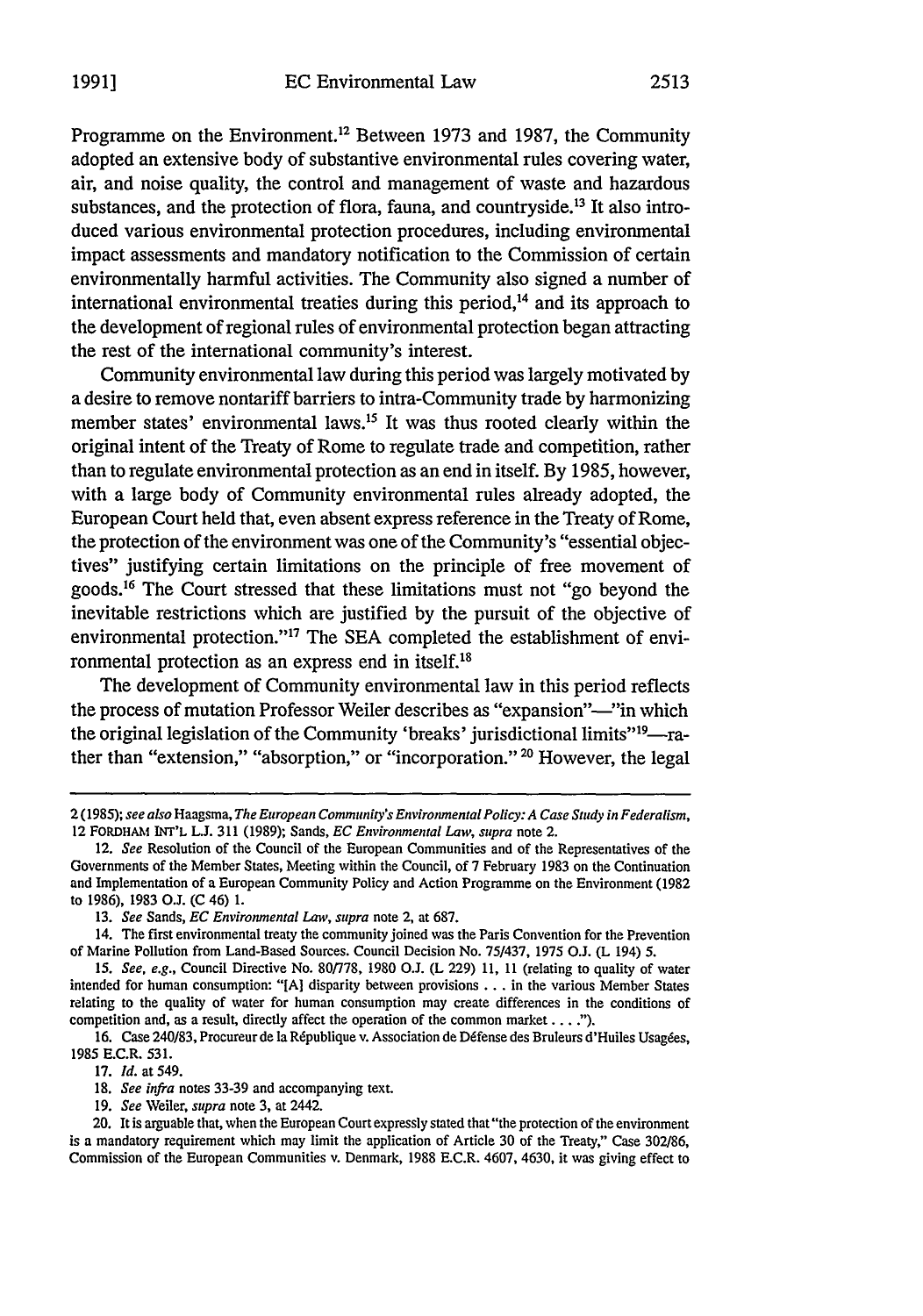basis for the explosion of environmental legislation between **1973** and **1987** was not only Article 235, as Professor Weiler asserts,<sup>21</sup> but also Article 100.<sup>2</sup>

Environmental legislation's rapid expansion supports Weiler's general thesis that, in this period, "the principle of enumerated powers as a constraint on Community *material* jurisdiction (absent Treaty revision) substantially eroded and in practice virtually disappeared."<sup>23</sup> Contrary to Weiler's general assertion, however, in the environmental field the process did not go "largely unnoticed when it occurred";<sup>24</sup> rather, it resulted from the direct and express will of all the member states, as manifested in comprehensive Action Programmes on the Environment, from which no member state dissented.<sup>25</sup> Nonetheless, with regard to environmental law, Professor Weiler is undoubtedly correct that "its far-reaching consequences and significance were not appreciated at the time."<sup>26</sup>

Only very recently have some member states felt the consequences of much of the environmental legislation adopted in this Mutational Period. In the late 1970's and early 1980's, the legislative momentum developed a life of its own. It became politically impossible to oppose legislative expansion into other areas, such as environmental impact assessment,<sup>27</sup> to ensure the effective application of the earlier environmental legislation.

Significantly, much of the legislation adopted in the Mutational Period, usually in the form of Directives, mandated neither implementation into national law nor compliance with its provisions until very much later.<sup>28</sup> Thus, some member states, like the United Kingdom, could support Community environmental legislation, that did not impose significant short-term costs and was supported domestically, without looking to the long-term costs. In this context, the Community was seen "more as an instrument in the hands of the govern-

21. Weiler, *supra* note **3,** at 2443-46.

24. *Id.* at 2435.

**25.** *See, e.g., supra* notes **9,** 12 (first and third Action Programmes on the Environment).

**26.** Weiler, *supra* note **3,** at 2436.

**27.** *See* Council Directive No. **85/337, 1985 OJ.** (L **175)** 40 (assessment of effects of certain public and private projects on environment).

*28. See, e.g.,* Council Directive No. **80/778, 1980 O.J.(L 229) 11,** art. **19,** at 14 (giving member states five years "to ensure that the quality of water intended for human consumption" meets directive's standard).

Professor Weiler's principle of "extension." *See* Weiler, *supra* note **3,** at **2437-38** (evolving "higher law"). Although the Courtdecided the *Denmark* case in **1988,** the case involved Danish legislation adopted in **1978** and amended in 1984, prior to the **SEA** amendments, *see infra* notes **33-39** and accompanying text, and with no express Community legislation regarding this particular nontariff barrier (a mandatory bottle recycling and deposit-and-return system) adopted and in force.

<sup>22.</sup> Article **100** provides, inter alia: "The Council, acting **by** means of a unanimous vote on a proposal of the Commission, shall issue directives for the approximation of such legislative and administrative provisions of the Member States as have a direct incidence on the establishment or functioning of the Common Market." Treaty of Rome, *supra* note **5,** art. **100, 298 U.N.T.S. 11,** 54. The European Court **of** Justice expressly endorsed the use of Article **100** to legislate on environmental matters. *See* Case 92/79, Comm'n of the European Communities v. Italian Republic, **1980** E.C.R. **1115** (maximum sulphur content of liquid fuels); Case **91/79,** Comm'n of the European Communities v. Italian Republic, **1980** E.C.R. **1099** (detergents).

**<sup>23.</sup>** Weiler, *supra* note **3,** at 2434-35.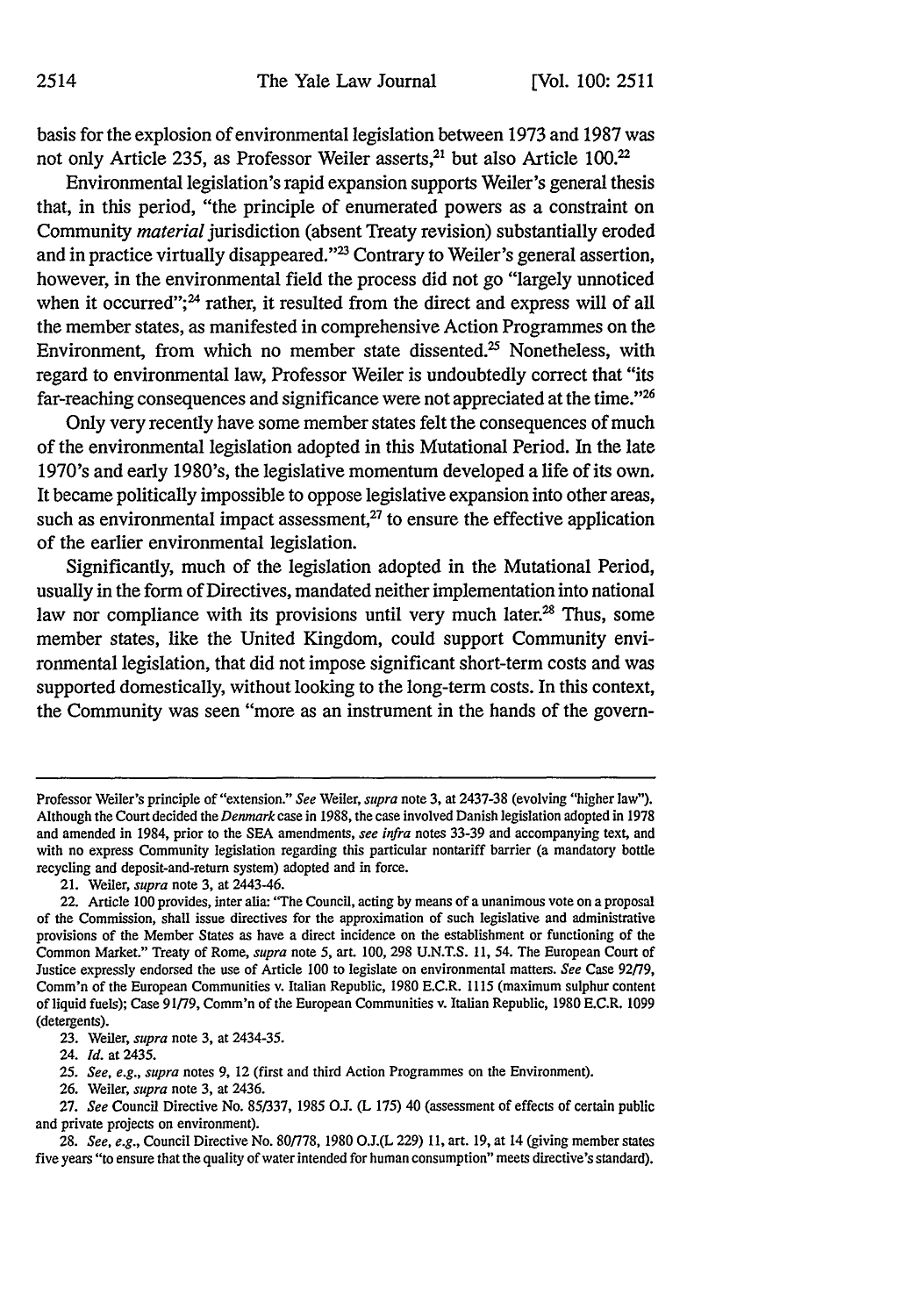ments than as a usurping power."<sup>29</sup> Consequently, in certain areas, including water quality, the Community adopted Directives establishing standards of protection which were relatively high compared to then-existing standards in some member states. Only now are these decisions returning to haunt these member states.<sup>30</sup>

Therefore, despite the fact that perceptions of the importance of environmental protection differed greatly among the member states, some of whom were actively trying to hold back the tide, Community environmental law continued to grow as member states negotiated the **SEA.** The changes the **SEA** implemented simply added to the momentum of, until then, a relatively discrete area of Community policy. The **SEA** transformed the somewhat marginal body of environmental policy and law into one of central importance, bringing environmental considerations to bear in previously unimaginable ways on areas of the law including corporations, tax, financial services, broadcasting, and civil procedure.

The SEA's addition of Title VII, on "Environment," to the Treaty of Rome<sup>31</sup> went beyond mere codification of environmental law. Title VII established a formal and express legal basis for the future development of Community environmental law, effectively bringing all Community activities within the scope of environmental lawmaking.<sup>32</sup> The Treaty now provides that Community action shall be preventive, $33$  that environmental damage should as a priority be rectified at its source,<sup>34</sup> that the polluter should pay for damage,<sup>35</sup> and that the Community may participate in international environmental agreements.<sup>36</sup> Under this title, all action is to be taken **by** the Council acting unanimously, unless otherwise agreed by the Council.<sup>37</sup> Significantly, where measures are

31. SEA, *supra* note 10, art. 25.

**<sup>29.</sup>** Weiler, *supra* note **3,** at 2449.

<sup>30.</sup> One example is the problem the United Kingdom faces in implementing Council Directive No. 80/778 on drinking water quality. See *supra* note 15. In November 1989, Friends of the Earth, a British environmental group, brought proceedings in the English High Court to challenge the **U.K.** Secretary of State for the Environment's decision to refrain from making an enforcement order against a water utility alleged to have supplied water whose quality did not comply with Council Directive No. 80778. Friends of the Earth argued that, despite the Water Act of 1989's incorporation of the directive into English law, the British government could not refrain from enforcing the directive's water quality standards without first obtaining a time extension from the Commission or Council, which it had not done. Notice of Application for Leave to Apply for Judicial Review at 4, *in re* Friends of the Earth, Q.B. Div'l Ct. (Nov. 1989) (on file with author).

<sup>32.</sup> Article 130R of the amended Treaty of Rome provides that Community action related to the environment shall have the following objectives: "(i) to preserve, protect and improve the quality of the environment; (ii) to contribute towards protecting human health; (iii) to ensure a prudent and rational utilization of natural resources." *Id.* art. 130R. On the SEA and the environment, see Haagsma, *supra* note **I1;** Kramer, *The Single European Act and Environment Protection: Reflections on Several New Provisions in Community Law,* 24 CoMMON MKT. L. REV. 659 (1987); Vandermeersch, *The Single European Act and the Environmental Policy of the European Economic Comnunity,* 12 EUR. L. REV. 407 (1987).

<sup>33.</sup> SEA, *supra* note 10, art. 130R(2).

<sup>34.</sup> *Id.*

**<sup>35.</sup>** *Id.*

<sup>36.</sup> *Id.* art. 130R(5).

<sup>37.</sup> *Id.* art. **130S.**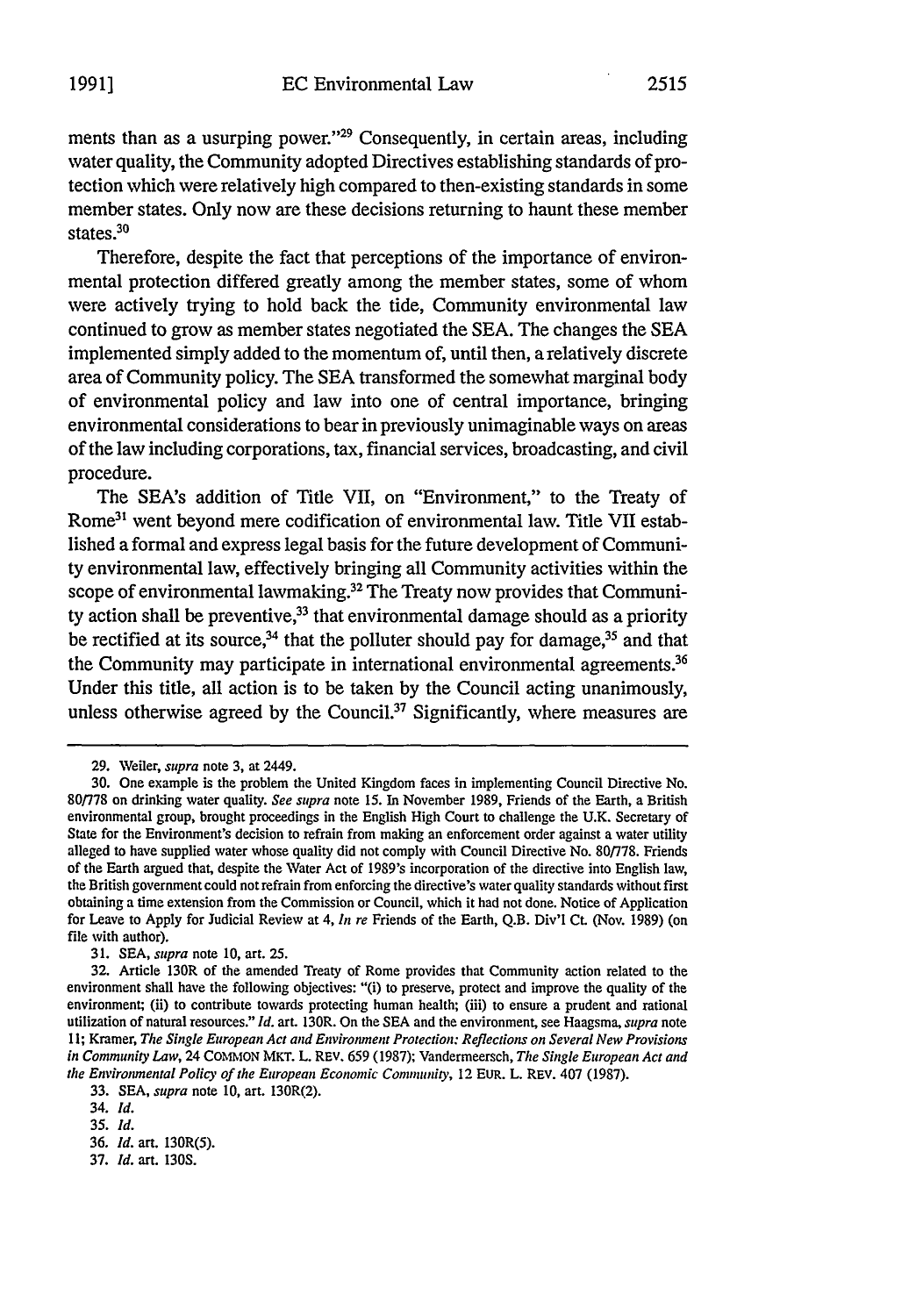taken under Title VII, member states may maintain or introduce "more stringent protective measures compatible with this Treaty. '38

The Title VII change gives environmental policy a formal and express status, as well as greater centrality, in the Community order. The Commission, and in particular Directorate General XI (DG XI), which is responsible for environmental policy, now occupies a central and powerful position. DG XI has taken a leading role in setting an ambitious environmental agenda for the next decade, contributing to the "eruption of significant proportions" to which Professor Weiler refers.<sup>39</sup>

Since 1987, environmental legislation in the Community has become ever more ambitious. One of the SEA's most significant effects has been to encourage the extension of environmental lawmaking into new substantive areas. For example, the Community has passed legislation prohibiting television advertisements which encourage behavior prejudicial to the protection of the environment,<sup>40</sup> proposed legislation on eco-labelling<sup>41</sup> and on civil liability for waste,<sup>42</sup> and considered strategies for corporate environmental audits, environmental taxes, and other fiscal measures.<sup>43</sup>

The SEA has also led to significant changes in Community institutions. The Community has adopted legislation establishing a European Environment Agency and an environmental monitoring and observation network.<sup>44</sup> The Commission has also sought to improve public access to environmental policy decisionmaking by promulgating a Directive on Freedom of Access to Environmental Information<sup>45</sup> and establishing a working group to study the harmonization of citizen suit provisions in member states' environmental laws. <sup>46</sup>

However, even after the SEA came into force, environmental lawmaking under Title VII still required unanimous voting, resulting in protracted negotiations and watered down provisions.47 Moreover, as the Commission became increasingly ambitious in its environmental program, particularly enforcement

<sup>38.</sup> *Id.* art. **130T.**

**<sup>39.</sup>** Weiler, *supra* note **3,** at 2455.

<sup>40.</sup> Council Directive No. 89/552, art. 12(e), 1989 O.J. (L 298) 28.

<sup>41.</sup> Proposal for a Council Regulation (EEC) on a Community Award Scheme for an Eco-label, COM (91) 37 final (Feb. **11,** 1991) (on file with author).

<sup>42.</sup> Proposal for a Council Directive on Civil Liability for Damage Caused by Waste, COM (89) 282 final, 1989 O.J. (C 251) 3.

<sup>43.</sup> Report of the Working Group of Experts from the Member States on the Use of Economic and Fiscal Instruments in EC Environmental Policy, Comm'n Doe. XI/185/90 (Sept. 5, 1990) (on file with author).

<sup>44.</sup> Council Regulation No. 1210190, 1990 **OJ.** (L 120) 1.

<sup>45.</sup> Council Directive No. 90/313, 1990 O.J. (L 158) 56.

<sup>46.</sup> Letter from Dr. Ludwig Kramer, Legal Advisor at DG XI, to James Cameron, Director of Centre for International Environmental Law (Sept. 21, 1990) (on file with author) [hereinafter Kramer Letter].

<sup>47.</sup> For a discussion of the protracted negotiations over reductions in sulphur dioxide and nitrous oxide emissions which culminated in lower standards in Council Directive No. 88/609, 1988 **O.J.** (L 336) 1, see Fraenkel, *The Convention on Long-Range Transboundary Air Pollution: Meeting the Challenge of International Cooperation,* **30** HARV. INT'L **L.J.** 447, 467 n.147 (1989).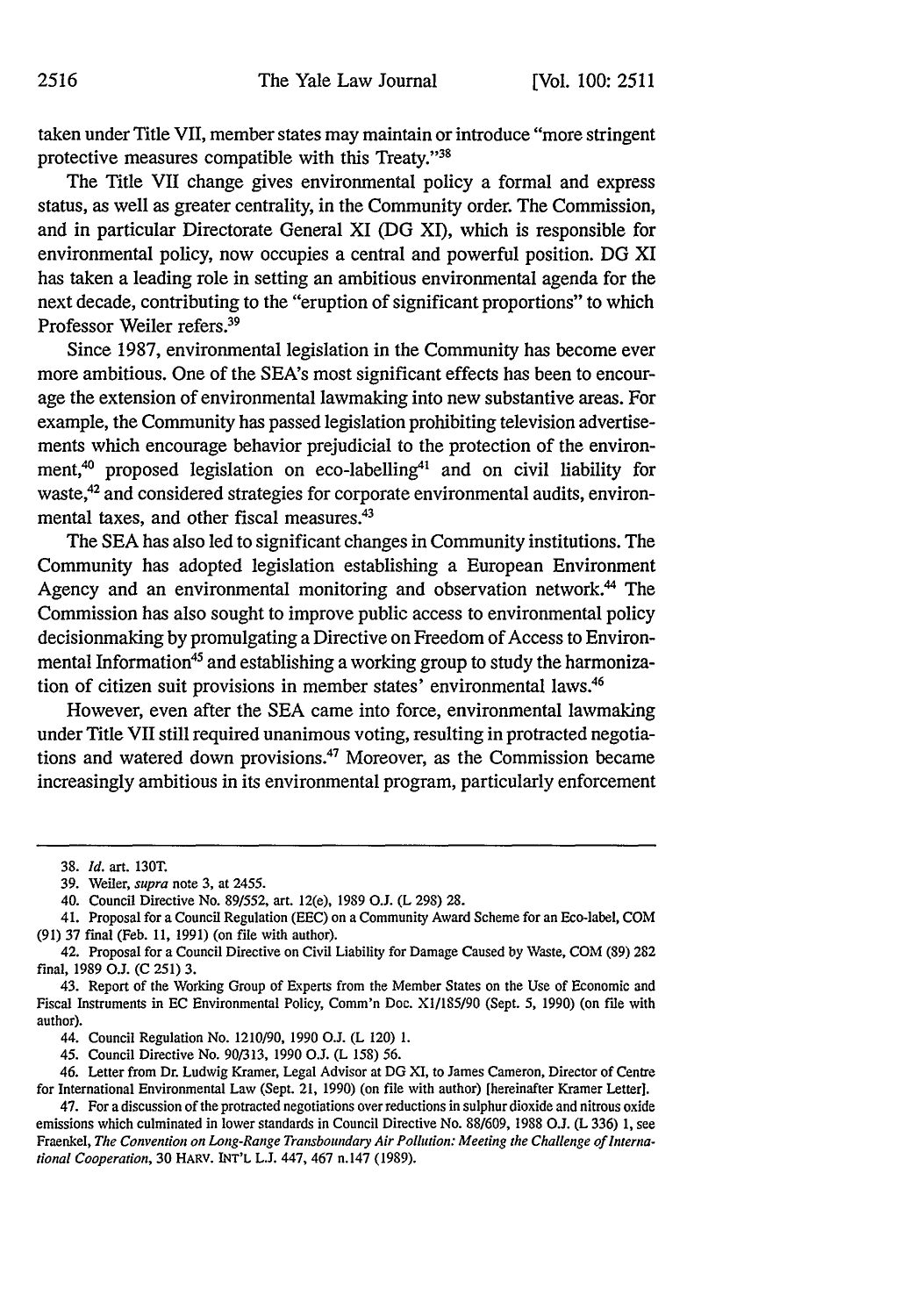The new Article 100A provides a means to overcome this institutional footdragging. For measures "which have as their object the establishment and functioning of the internal market," Article **100A** allows qualified majority voting, rather than unanimous voting.<sup>49</sup> Furthermore, it assures that those measures which relate to the environment "will take as a base a high level of [environmental] protection."<sup>50</sup> The combination of these two provisions in Article 1O0A creates, for the first time in the Community's history, the possibility of adopting environmental legislation under qualified majority voting.<sup>51</sup>

In this context, it is not surprising that, in September 1989, the Commission proposed that the Directive on Civil Liability for Waste be based on Article **100A,** which is primarily concerned with removing barriers to trade, in spite of the Directive's clear environmental objectives.52 This decision placed the Commission in direct confrontation with a number of member states<sup>53</sup> as well as the Economic and Social Committee, all of which considered the Directive to be more properly based on Article **130S."** This conflict heralds a new round of wrangling in the environmental field, focused on the constitutional basis for environmental measures, and presents further obstacles to the progress of the Commission's legislative agenda.

Professor Weiler's piece provides a helpful approach for understanding the evolution of Community environmental law and, in particular, the "expansion" into areas for which the original Treaty of Rome did not provide. This "expansion" is mirrored in traditional areas of international law, including economic activities such as international trade and development lending.<sup>55</sup> I turn now

<sup>48.</sup> The exercise of the environmental "veto," however, was not always due to cost. For example, more than six months after its adoption, the regulation establishing the European Environment Agency had still not entered into force because member states could not reach unanimous agreement on its location. *See A "Green Label" for Europe's Consumer Goods,* N.Y. Times, Dec. 14, 1990, at A6, col. 1.

<sup>49.</sup> SEA, *supra* note **10,** art. 100A(1).

<sup>50.</sup> *Id.* art. 100A(3).

<sup>51.</sup> Article **100A** also allows a member state to adopt national provisions for environmental protection which are more stringent than the Community's harmonization measures as long as the member state can demonstrate a "major need[] referred to in Article 36." *Id.* art. 100A(4). This further promotes the adoption of Community standards for environmental protection as member states who desire stricter controls no longer will veto Community proposals they view as too lax.

<sup>52.</sup> *See supra* note 42. The proposed directive would establish Community-wide rules of strict and unlimited liability for damage to people, property, and the environment caused by waste.

**<sup>53.</sup>** *See, e.g.,* HOUSE OF LORDS SELECT CONITTEE ON THE EUROPEAN COMMUNITIES, PAYING FOR POLLUTION: CIVIL LIABILITY FOR DAMAGE CAUSED BY WASTE, Sess. 1989/90, 25th Report, at 36.

<sup>54.</sup> Opinion on the Proposal for a Council Directive on Civil Liability for Damage Caused by Waste, 1990 *O.L* (C 112) 23.

<sup>55.</sup> *See, e.g.,* 27 LL.M. 1596 (1988) (decision by General Agreement on Tariff and Trade Dispute Settlement Panel on conservation measures as barriers to trade); WORLD BANK, OPERATIONAL DIRECTIVE 4:00 ANNEX A: ENVIRONMENTAL AsSESSMENT, (Oct. 31, 1989); *U.N. Economic Commission for Europe: Draft Convention on Environmental Impact Assessment in a Transboundary Context,* U.N. ESCOR, U.N. Doe. ENVWA/AC.3/R.5/Rev. **I** (July 9, 1990) (on file with author) [hereinafter *U.N. Draft Convention on EIA].*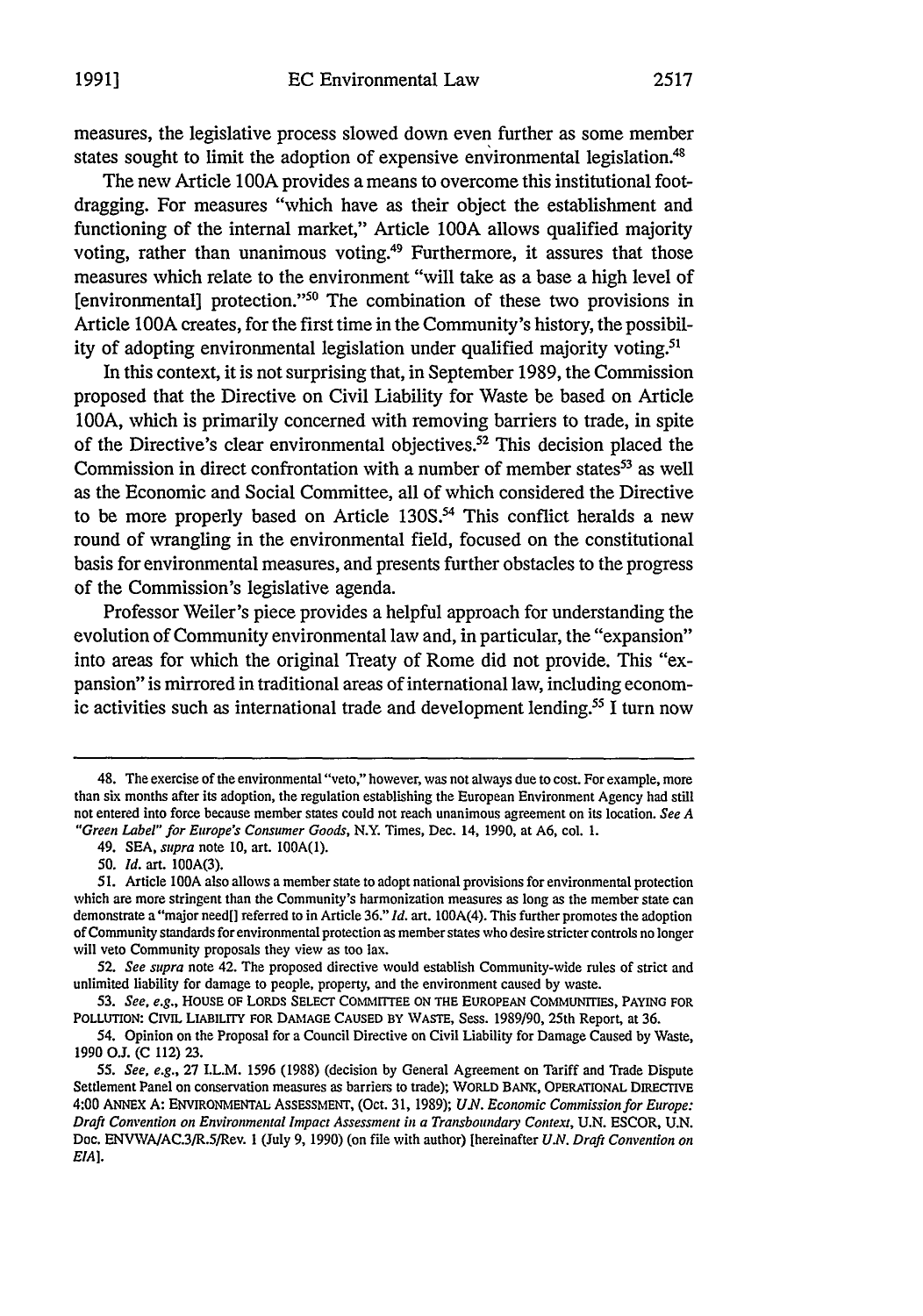to consider whether Community environmental law is a part of the broader international legal order, with a view to judging the extent to which Community environmental law and its evolution provide a useful model of environmental protection for the rest of the international community.

## II. COMMUNITY ENVIRONMENTAL LAW AS INTERNATIONAL ENVIRONMENTAL LAW

Professor Weiler is concerned with distinguishing the Community legal order from its parent, the traditional public international legal order. Early on, he writes that "the Community's 'operating system' is no longer governed by general principles of public international law, but by a specified interstate governmental structure defined by a constitutional charter and in constitutional principles."<sup>56</sup>

Characterizing the Community legal order correctly is an important task for at least two reasons. First, Community environmental law is the only reasonably comprehensive and effective international (albeit regional) model available to the rest of the international community as it attempts to legislate international environmental law on a global and regional basis. $57$  Second, the Community has itself become an important actor in international environmental lawmaking,58 forcing important procedural mutations that may enable other regional groupings to participate more effectively in international fora.59

The need to develop international environmental law is now a major preoccupation of the international community. A twenty-year review of the 1972 Stockholm Conference is due to take place in Brazil at the June 1992 United Nations Conference on Environment and Development. Significantly, Community environmental law, one of the most tangible consequences of the 1972 Stockholm Conference, has become a "role model" for participants at next year's Brazil Conference. The question is how "international," and how appropriate, is the Community model?

The Community legal order, including its environmental law, remains a part of the old order of public international law from which it grew. Its approach is rooted in an international agreement, the Treaty of Rome, whose validity and

<sup>56.</sup> Weiler, *supra* note 3, at 2407.

<sup>57.</sup> *See* sources cited *supra* note 2. Other regional integration organizations, including the South Pacific Regional Environment Programme (SPREP) and the Caribbean Community (CARICOM) are considering the Community approach to regional rules of environmental protection. Interviews with Angela Cropper, Special Adviser on Education and Environment, CARICOM, and Paul HoIthus, Program Officer, SPREP, in Washington, D.C. (Feb. 7, 1991).

<sup>58.</sup> *See e.g., supra* note 14 and accompanying text.

*<sup>59.</sup> See, e.g., U.N. Draft Convention on EIA, supra* note 55. The Draft Convention expressly provides for the participation of regional economic integration organizations, *id.* arts. 16 & 17(1), the allocation of responsibilities between each organization and its respective member states, *id.* art. 17(4), and special voting rules for those occasions in which regional economic integration organizations participate at the same time as some, or all, of their members, *id.* art. 18(2).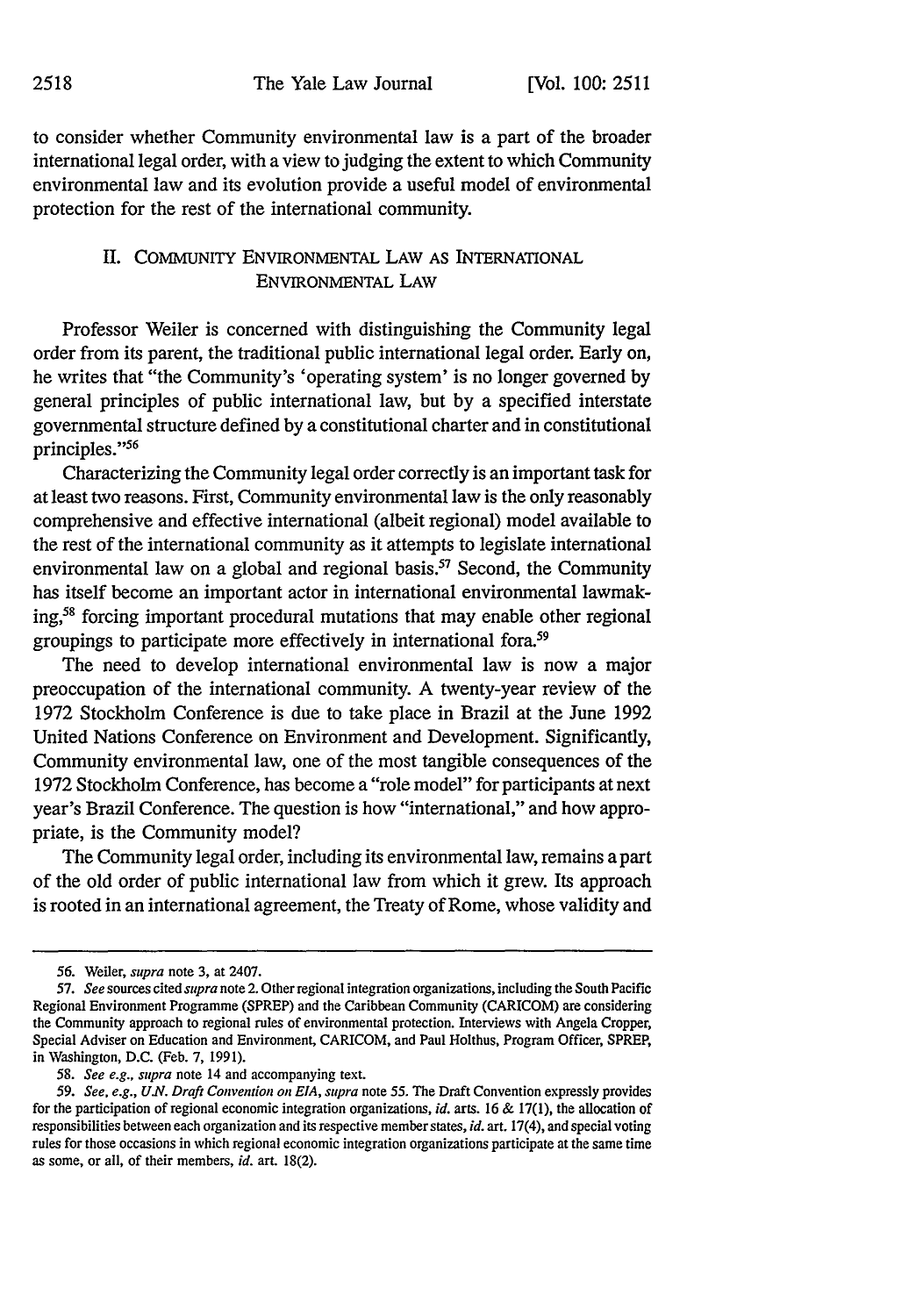effect continue to be governed by traditional rules of international law. In the case of *Van Gend en Loos,* the European Court called the Community "a new legal order *of international law."60* As such, the Community joins other specialized legal orders of international law, such as the European Convention of Human Rights' regional human rights law and the international administrative law that international administrative tribunals apply.<sup>61</sup>

The Community legal order is innovative, however, and it has significantly moved the "goalpost" of traditional international law. It extends the scope of possibilities available under international law. One important achievement is the wholesale change in our perceptions of how international law can work as a dynamic and effective force. The Community legal order has done so most notably by granting to nonstate actors rights that they can enforce before national courts and the European Court of Justice, $62$  by applying the doctrines of direct effect, supremacy, and implied powers, $63$  and by instituting a decisionmaking process based on qualified majority, rather than unanimous, voting. While, as Professor Weiler recognizes,<sup>64</sup> each of these doctrines existed under traditional international law, the Community legal system and the European Court have given them flesh.

For reasons that are not altogether clear, Professor Weiler wishes to downplay, even deny, the traditional international legal character of Community law. For example, he asserts that the "juridical conclusion is that unilateral withdrawal is illegal," 65 a proposition which is not universally supported by traditional international legal canons. If by "unilateral withdrawal" he means a member state's freedom to withdraw without complying with any Community and international legal formalities of withdrawal, then of course he is right. But if he means that, subject to compliance with these formalities, an individual member state categorically cannot unilaterally withdraw, then he is wrong. Although the Treaty of Rome is silent on the question of withdrawal, it, like other international agreements, is subject to the principles of withdrawal set out in the Vienna Convention on the Law of Treaties, which allow for unilateral withdrawal absent an express contrary treaty provision.<sup>66</sup> In the final analysis, the question of withdrawal would turn on political and economic, and not legal

**<sup>60.</sup>** Case 26/62, Van Gend & Loos v. Netherlands Inland Revenue Admin., 1963 E.C.R. 1,2 (emphasis added).

<sup>61.</sup> *See, e.g,* de Merode v. Vorld Bank, world Bank Admin. Trib. Rep., Decision No. **1,** at 12-13 (198 **1)** ("The Tribunal, which is an international tribunal, considers that its task is to decide internal disputes between the Bank and its staff within the organized legal system of the world Bank and that it must apply the internal law of the Bank as the law governing the conditions of employment.").

<sup>62.</sup> *See infra* notes 71, 79-82 and accompanying text.

<sup>63.</sup> *See* Weiler, *supra* note 3, at 2413-17.

<sup>64.</sup> *See id.* at 2418-19.

<sup>65.</sup> *Id.* at 2412.

<sup>66.</sup> For a general discussion on withdrawal from international organizations, see H. SCHERMERS, **INTERNATIONAL INSTITUTIONAL LAW** 60-73 (1980); *see also* Weiss, *Greenland's Withdrawal from the European Communities,* **10** EuR. L. REV. **173 (1985).**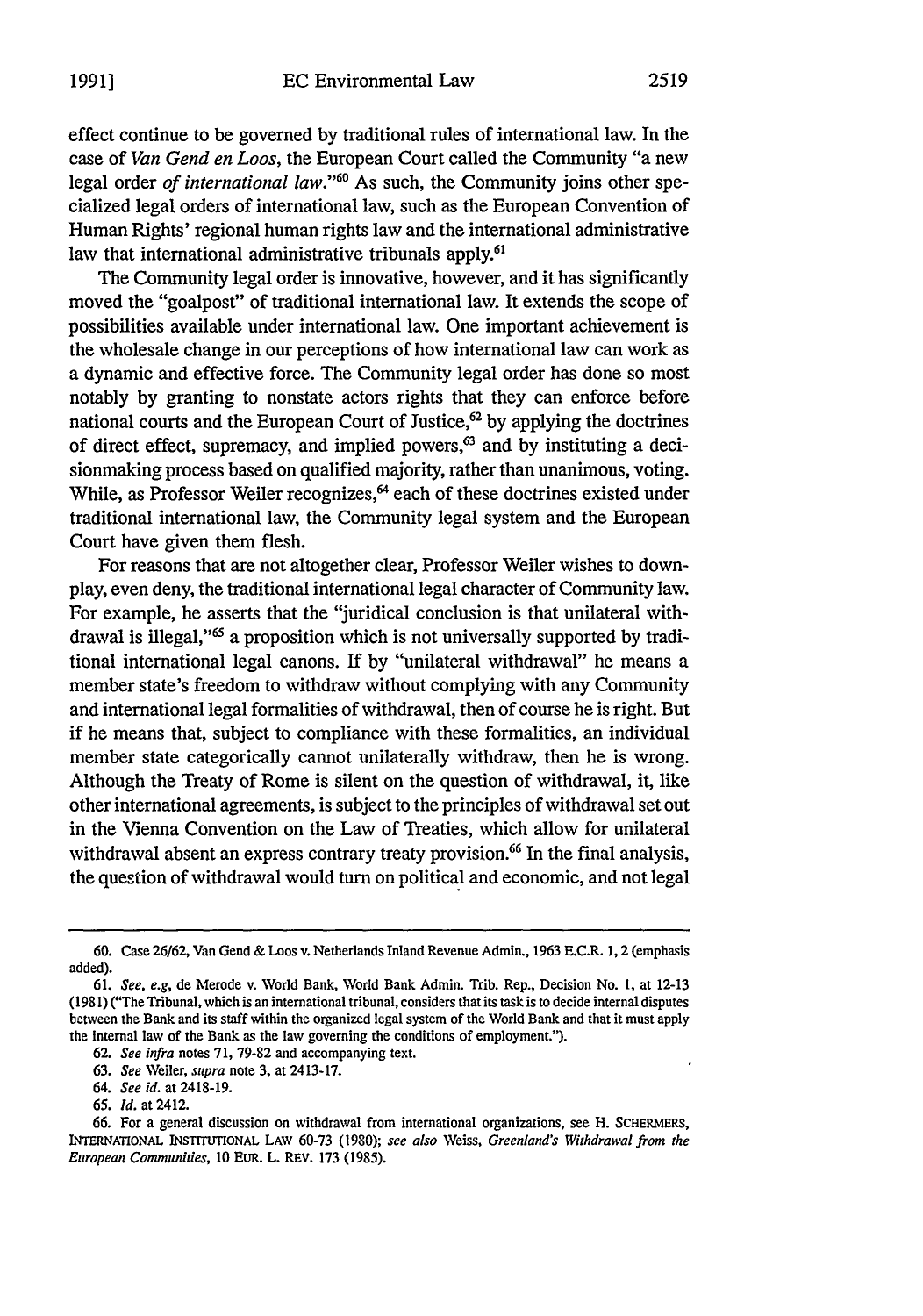considerations, as Professor Weiler notes. $^{67}$  Weiler cannot ignore the legal reality of the possibility of withdrawal in order to support his particular characterization of the Community legal order.

Professor Weiler describes the Community legal order as "a truly selfcontained legal regime with no recourse to the mechanism of state responsibility, at least as traditionally understood, and therefore to reciprocity and countermeasures, even in the face of actual or potential failure."6 Whether one believes that state responsibility is a substantive rule of international law<sup>69</sup> or simply "a general term for all the consequences of wrongdoing," $\frac{1}{10}$  it exists in the Community legal order as in any other discrete international legal order. Neither application of Community law in the national courts nor recourse to Article 177 can force a member state to remedy a breach of the Treaty of Rome. Rather, recourse to Articles 169 and 170, which give the European Court of Justice jurisdiction over alleged wrongdoing and breaches of the Treaty of Rome by member states, will provide, at a minimum, attempts at remedies. The European Court has compulsory jurisdiction, and its powers under Articles 169 to 172 in contentious proceedings involving issues of state responsibility are similar to those of the International Court of Justice.

The Community legal order differs from general international law in that the Community allows nonstate actors to trigger action by an independent international actor (the Commission) which then alleges the breach of an international legal obligation (a Community law) before the compulsory jurisdiction of an international court (the European Court). Despite this procedure's weaknesses, which Professor Weiler highlights,<sup>71</sup> it is unique both in its scope and in bringing into the enforcement process members of the international community other than states.

The Community legal order is an important step in the progressive development of international law. It builds upon the historic foundations of traditional international law. As such, the Community's rules on environmental protection constitute a part of international environmental law and can contribute to its progressive development, whether in the Caribbean, the South Pacific, the Americas, or globally.

<sup>67.</sup> Weiler, *supra* note **3,** at 2412.

<sup>68.</sup> *Id.* at 2422 (footnote omitted).

<sup>69.</sup> *See Report of the International Law Commission on the Work of Its Thirty-Second Session, draft* art. 1, 35 U.N. GAOR Supp., No. **10,** at 59, U.N. Doc. A/35/10 (1980), *reprinted in* [1980] 2(2) Y.B. INT'L L. CoMM'N **1, 30.**

<sup>70.</sup> Allott, *State Responsibility and the Unmaking of International Law,* 29 HARV. INT'L L.I 1, 13 (1988).

<sup>71.</sup> Weiler, *supra* note 3, at 2420.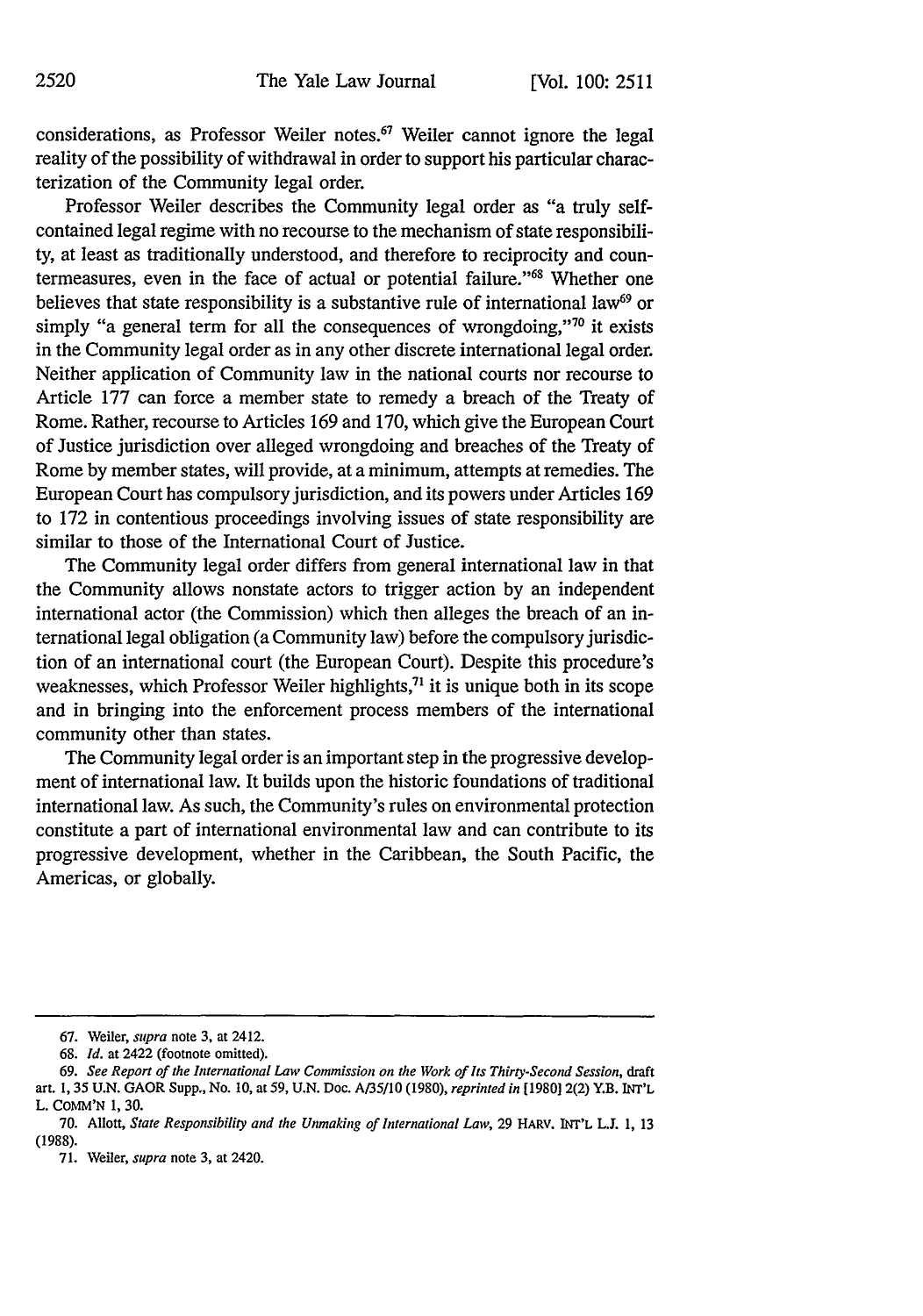## III. COMMUNITY ENVIRONMENTAL LAW AND PARTICIPATORY DEMOCRACY: THE ROLE OF ENVIRONMENTAL GROUPS

Space limitations prevent me from considering all of Professor Weiler's important discussion of legitimacy and the Community's democratic deficit.<sup>72</sup> Therefore, I will concentrate on Weiler's observation that the participation of interest groups in the Community lawmaking process is one of the indicia of the system's legitimacy. In this way, the Community legal order has significantly expanded the participation rights of nonstate members of the international community in the international legal process.<sup>73</sup>

Professor Weiler observes that the "expansion" of Community legislation into fields such as environmental protection during the Mutational Period "had the effect of squeezing out interest groups representing varying social interests which had been integrated to one degree or another into national policymaking processes."'74

Pressure groups-or "common interest groups," in Community parlance-and other interested nonstate actors have long been involved in Community environmental law and policy. Even prior to the SEA, Brussels was home to a number of national, regional, and international environmental groups. The legislative lobbying process in which they were involved became increasingly sophisticated by the late 1980's, focusing on the Commission, the Parliament, and individual member states. At this time, environmental groups also became involved in the enforcement process, often notifying the Commission and other member states of breaches of environmental laws.<sup>75</sup> The SEA then transformed the Community into a "necessary, legitimate, and at times effective locus for direct constituency appeal,"<sup>76</sup> often replacing the individual member states as the focus of lobbying efforts.

In response to the SEA, the lobbying process has become ever more sophisticated, with groups such as Greenpeace International establishing specialized, Brussels-based units to focus exclusively on influencing the Community's legislative and decisionmaking process. The lobbying process seeks to influence not only legislation and decisionmaking under the jurisdiction of DG XI, but

74. Weiler, *supra* note 3, at 2453.

75. *See, e.g., supra* note 30 (notification by Friends of the Earth to Commission about United Kingdom's alleged noncompliance with water quality directives). .

76. Weiler, *supra* note 3, at 2455.

<sup>72.</sup> *Id.* at 2466-74.

<sup>73.</sup> The Community legal order did not introduce the participation of individuals in the international legal process. Both international human rights and international administrative law granted individuals international legal rights and certain possibilities for their enforcement under international procedures. *See,* e.g., de Merode v. World Bank, World Bank Admin. Trib. Rep., Decision No. 1 (1981) (enforcing rights of World Bank staff members). However, the Community legal order did extend the scope of individuals' substantive international legal rights and formalize the procedures for their enforcement before the European Court of Justice and national courts.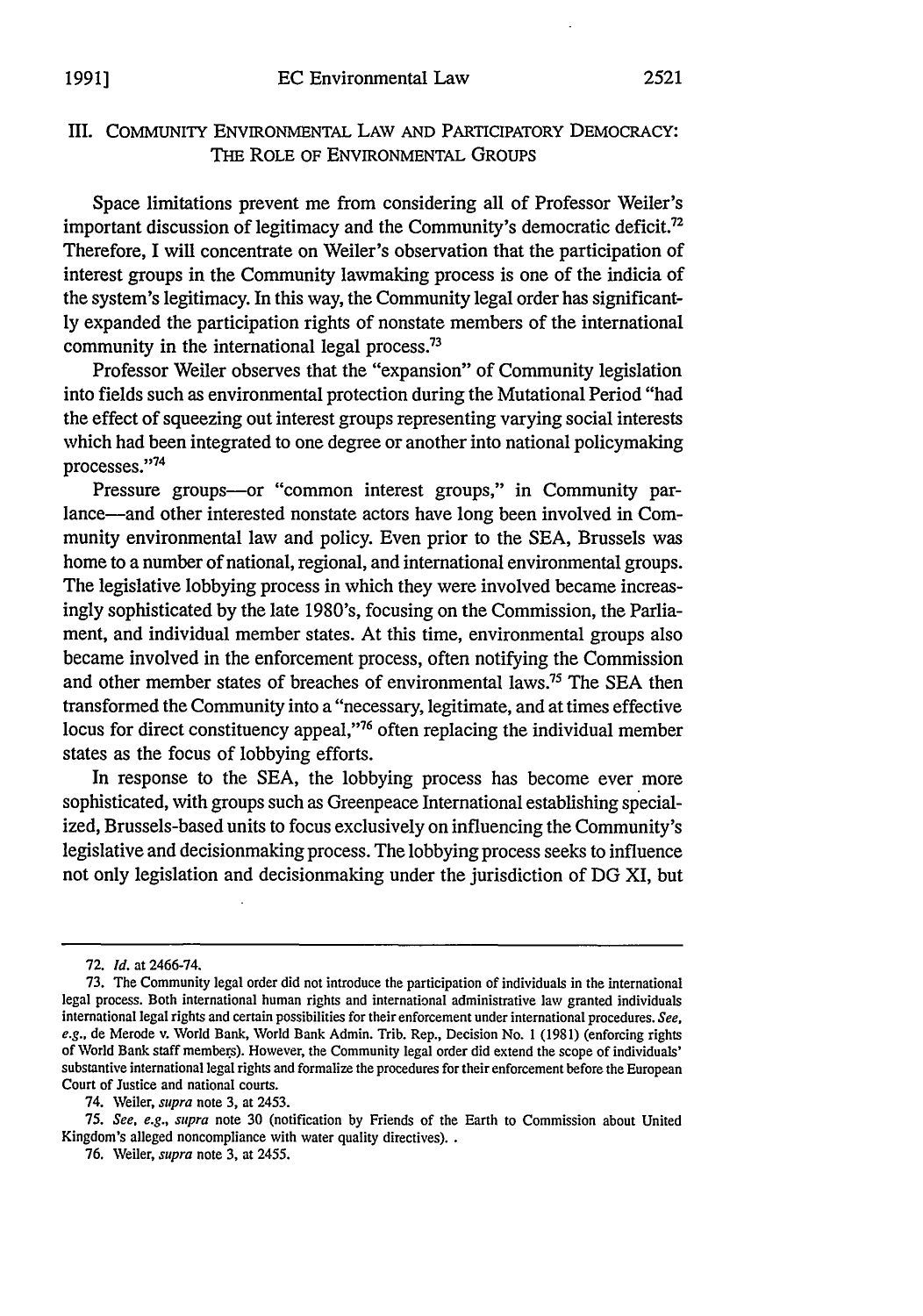any legislation on matters of environmental significance, including agriculture, energy, transportation, and fisheries.

Environmental groups have played a major role in integrating environmental considerations into all areas of Community activity. The lobbying process has already achieved significant results, such as the European Parliament's amendment of the Broadcasting Directive to prohibit advertisements which encourage behavior prejudicial to the protection of the environment.<sup>77</sup> Moreover, the Commission is receptive to legislative suggestions from environmental groups. In July of 1990, it responded to the recommendations of a meeting of academic and environmental group lawyers by establishing a working group on the harmonization of citizen suit provisions in member states' environmental laws. This move was only a precursor to yet wider formal involvement of environmental groups.<sup>78</sup>

Particularly in the enforcement of Community environmental law, the environmental groups are breaking new ground. They have a variety of tools to aid enforcement, including notification of breaches to the Commission,<sup>79</sup> formal written complaints of breaches, legal proceedings in national courts based upon causes of action founded upon Community environmental law,<sup>80</sup> and use of Article 177 to enforce Community environmental objectives.<sup>81</sup> None of these methods is generally available to nonstate actors under traditional international environmental law, supporting Professor Weiler's view that the Community legal order's enforcement and compliance procedures "represent[] a quantitative change of such a magnitude that it is qualitative in nature." $82$ 

#### **CONCLUSION**

European Community environmental law represents the first attempt of any region in the international community to legislate widely on transboundary environmental issues. In seizing jurisdiction over the internal affairs of member states by regulating environmental matters which do not raise prima facie transboundary issues, Community environmental law goes even further. It effectively says that the member states of the Community share a single, indivisible environment.

<sup>77.</sup> *See* Council Directive No. 89/552, art. 12(e), 1989 O.J. (L298) 28.

**<sup>78.</sup>** *See* Kramer Letter, *supra* note 46.

<sup>79.</sup> In 1989, DG XI received 460 notifications of alleged violations from individuals or environmental groups. Telephone interview with Dr. Ludwig Kramer, Legal Adviser at DG XI (June 7, 1990).

<sup>80.</sup> *See, e.g., supra* note 30 (Friends of the Earth suit in British court to enforce compliance with EC directive on water quality).

*<sup>81.</sup> See, e.g.,* Case 187/87, Saarland v. Minister for Indus., Post and Telecommunications and Tourism, 1988 E.C.R. 5013 (environmental groups in Moselle Valley relied on Article 37 Euratom in Article 150 Euratom (analog to Article 177 in Treaty of Rome) reference to obtain judgment from French court regarding dispute over disposal of nuclear power plant radioactive waste).

<sup>82.</sup> Weiler, *supra* note 3, at 2418.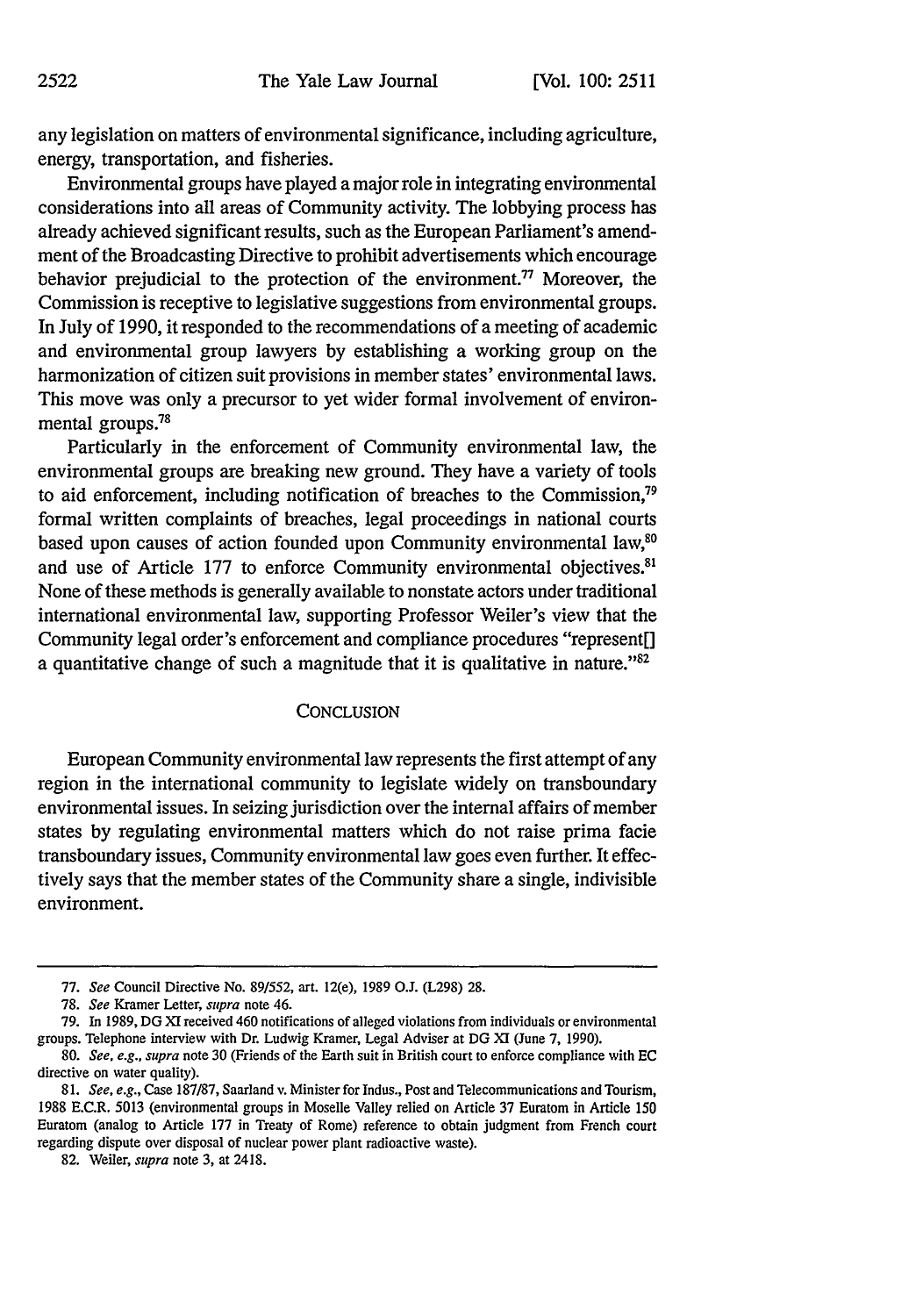Although Community environmental law may still rightly be criticized for establishing weak standards in certain areas, it is unmatched as a manifestation of international law in both its substantive and procedural content and in bringing a wide spectrum of the international community into the international legal process. Professor Weiler's discussion of Community law contributes significantly to our understanding of how this legal system took shape, despite the absence of express provisions in the Treaty of Rome, and suggests some of the ways in which it could further evolve. Weiler's analysis also highlights the central role Community law can play in influencing the development of international environmental law in other regions and globally.